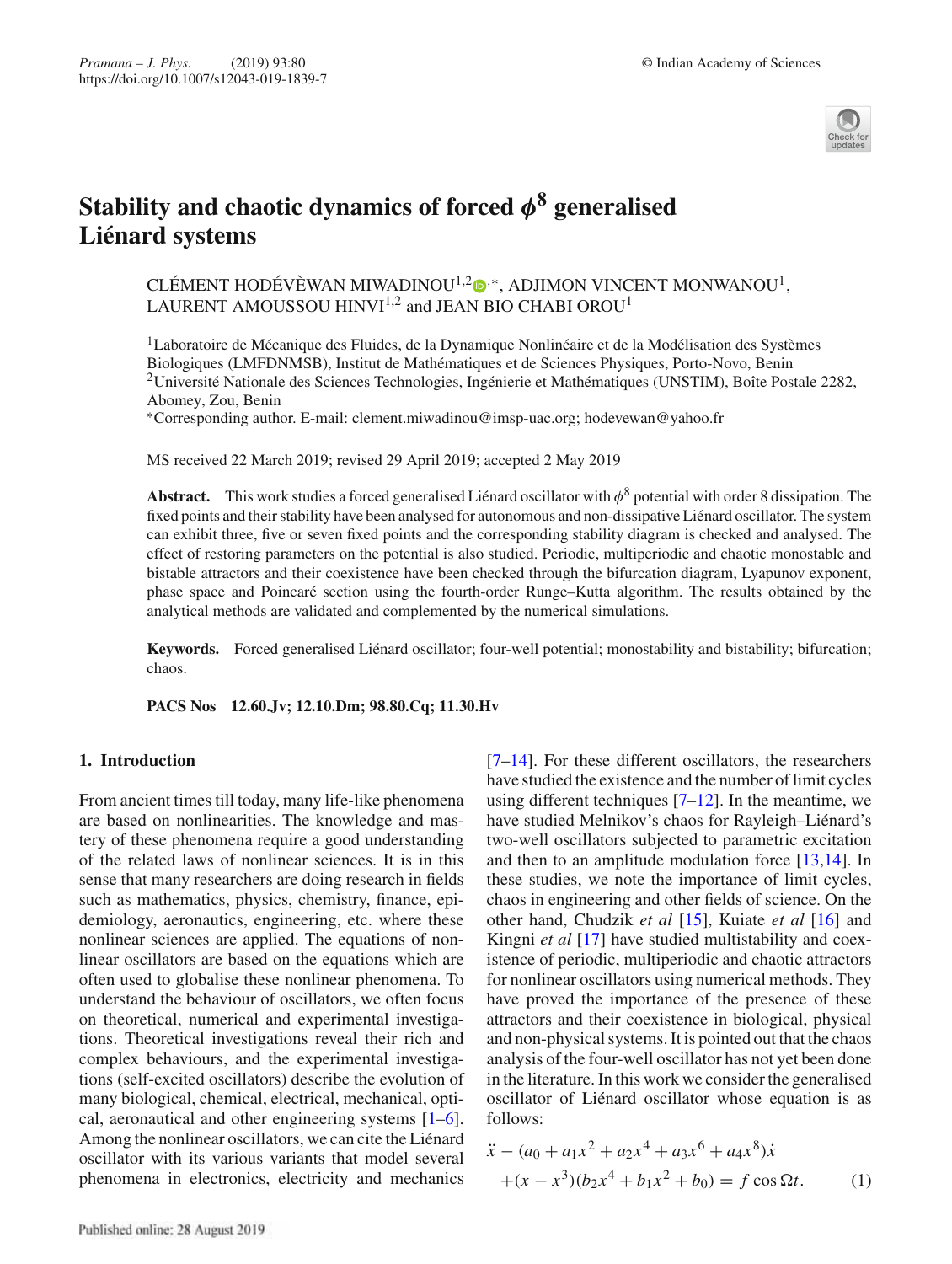$a_i$ ,  $i = 0-4$ , are coefficients of the damping terms while  $b_j$ ,  $j = 0-2$ , are the coefficients of the stiffness terms.  $f$  and  $\Omega$ , respectively, denote the amplitude and the frequency of the external periodic excitation. This oscillator has been the subject of research and the Hopf bifurcation is studied by Wu *et al* [18]. In their study, they considered the case where the generalised oscillator of Liénard is  $Z_2$ -equivariant. In addition, the generalised forced Liénard equations appear in a number of physical models and an important question is whether these equations can support periodic solutions. This problem has been studied extensively by a number of researchers. In fact, they investigated the existence of periodic solutions for a class of second-order generalised forced Liénard equations using Schauder's fixed point theorem and Green's function (see e.g. [19–24]). The objective of this work is to look for all the fixed points of the undamping and autonomous system and to study their nature and stability. This work is also concerned with the conditions for which the  $\phi^8$  potential of the Liénard oscillator is a four well considering the importance of sinks in the variation of energy for physical and biological oscillators. The variation of the depth of each well under the influence of the parameters  $b_j$  is also analysed. Finally, multistability, chaos and hysteresis are numerically studied and the nature of damping terms is derived.

Our work is motivated by the physical significance of the generalised Liénard oscillator. Indeed, in addition to its many applications in electronics and mechanics, Liénard systems are frequently used to model many biological regulatory and physiological systems (singleorgan systems, such as the cardiac, respiratory or neural systems, and multiorgan systems, such as the vegetative system, by coupling of Liénard systems) [25–28]. In these systems, the interest of knowing the potential and Hamiltonian contributions in understanding their mechanisms is crucial. For example, in metabolic models, the potential and Hamiltonian parts have precise biological meanings. In practice, nonlinear systems, in general, and particularly the dynamic, electronic, mechanical, biological, physiological and chemical systems modelled by Liénard equations have interesting properties in the neighbourhood of their equilibrium points. Thus, locating the fixed points of a dynamic system and controlling their stability can predict the dynamics of the system. For example, knowledge of the nature of a point of equilibrium of a system may lead to the determination not only of a certain symmetry of the problem studied but also of the types of bifurcations that the system may present. Specifically, in practice, when the dynamics systems are in the vicinity of one of its stable fixed points or one of its stable limit cycles, it is not too sensitive to the initial conditions. This makes it possible to choose parameters to avoid chaos. On the other hand, the control of the depth of the wells of the potential of a nonlinear dynamic system allows to have an idea of the energy that the system will put in play to enter or leave the well according to the application that one wants to do it. Finally, the systems that undergo hysteresis phenomena are memory systems and are very much in demand in technologies. So looking for stability and multistability, chaotic behaviour, hysteresis and evolution of the depth of the four wells of a generalised Liénard oscillator at potential  $\phi^8$  is important. This work on the generalised Liénard oscillator with potential  $\phi^8$  (this case is studied very little so far because of the great difficulty related to the high nonlinearity of the equation) opens doors to the research on four-well potential systems with significant engineering applications.

The paper is structured as follows: §2 provides the study of the equilibrium points and the stability of the unperturbed generalised Liénard oscillator. This section also deals with the analysis of the effect of parameters  $b_i$  on the number and depth of the wells of the  $\phi^8$  potential. In §3, the bifurcation sequences, route to chaos and multistability using numerical simulations are analysed. We provided a conclusion in the last section.

### **2. Fixed points of the unperturbed system**

In this section, we consider the unperturbed system

$$
\dot{x} = y,\n\dot{y} = -(x - x^3)(b_2x^4 + b_1x^2 + b_0).
$$
\n(2)

The undamped autonomous system Hamiltonian is

$$
H(x, y) = \frac{1}{2}y^2 + \frac{1}{2}b_0x^2 + \frac{1}{4}(b_1 - b_0)x^4
$$
  
+ 
$$
\frac{1}{6}(b_2 - b_1)x^6 - \frac{1}{8}b_2x^8.
$$
 (3)

The associated potential is

$$
V(x) = \frac{1}{2}b_0x^2 + \frac{1}{4}(b_1 - b_0)x^4
$$
  
 
$$
+ \frac{1}{6}(b_2 - b_1)x^6 - \frac{1}{8}b_2x^8.
$$
 (4)

The research and analysis of fixed points of the unperturbed system (2) shows that the system can exhibit three, five or seven fixed points which can be saddle nodes or centres according to the values of the parameters  $b_0$ ,  $b_1$ , and  $b_2$ . The following lemma (whose proof is given in Appendix A) summarises this result.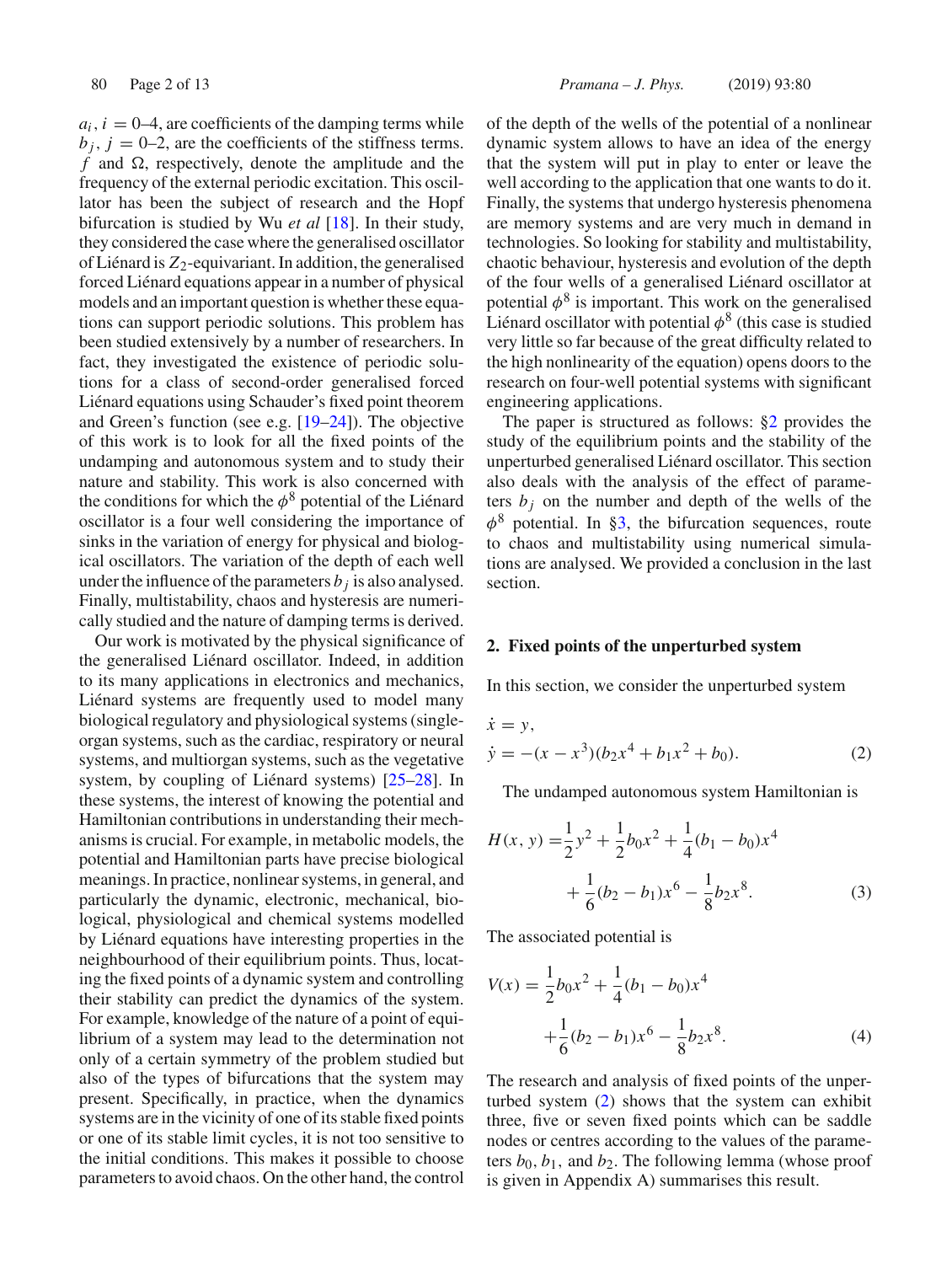*Lemma. We consider the undamped autonomous Liénard oscillator described by system* (2)*.*

- 1. We assume that  $b_0 < 0$ :
	- (a)  $For b_1^2 < 4b_0b_2, system (2) possesses three fixed$ *points P*0, *P*<sup>1</sup> *and P*2*. P*<sup>0</sup> *is a saddle node if*  $b_0 < 0$  *and a centre if*  $b_0 > 0$ ;  $P_1$  *and*  $P_2$ *are symmetrical with respect to P*<sup>0</sup> *and are saddle nodes if*  $b_0 + b_1 + b_2 < 0$  *and centre if*  $b_0 + b_1 + b_2 > 0.$
	- (b) *When*  $b_1^2 = 4b_0b_2$ ,
		- *i. there exists three fixed points*  $P_0$ ,  $P_1$  *and*  $P_2$ *which can be saddle nodes or centres if b*<sup>1</sup> *and b*<sup>2</sup> *have the same sign*;
		- ii. *if b*<sup>1</sup> *and b*<sup>2</sup> *have opposite sign, the system has five fixed points P*0, *P*1, *P*2,*C*<sup>1</sup> *and C*2*.*
	- (c) For  $b_1^2 > 4b_0b_2$ , the system possesses:
		- i. *seven fixed points P*0, *P*1, *P*2, *P*3, *P*4, *P*<sup>5</sup> *and P*<sup>6</sup> *if b*<sup>0</sup> < 0, *b*<sup>1</sup> > 0 *and b*<sup>2</sup> < 0*. P*<sup>0</sup> *is a saddle node; P*<sup>1</sup> *and P*<sup>2</sup> *are saddle nodes if*  $b_0+b_1+b_2 > 0$  *and centre if*  $b_0+b_1+b_2 < 0$ *. P*<sub>3</sub> *and P*<sub>4</sub> *are saddle nodes if*  $\alpha > 0$  *and centres when*  $\alpha$  < 0*. In the same vein, P*<sub>5</sub> *and*  $P_6$  *are saddle nodes if*  $\beta > 0$  *and centres when*  $\beta$  < 0;
			- ii. *three* or five fixed points  $P_0$ ,  $P_1$ ,  $P_2$ , *P*3, *P*4, *P*<sup>5</sup> *and P*<sup>6</sup> *which can be coll points or centres if*  $b_1 < 0$ *, and*  $b_0$  *and*  $b_2$  *do not have a same sign.*
- 2. *Consider now*  $b_0 > 0$ *. The results are symmetrical with the case of*  $b_0 < 0$  *with respect to O*.

*The different fixed points are given by*

$$
P_0(0,0), P_1(-1,0), P_2(1,0),
$$
  
\n
$$
P_3\left(-\sqrt{\frac{-b_1+\sqrt{\Delta}}{2b_2}},0\right), P_4\left(\sqrt{\frac{-b_1+\sqrt{\Delta}}{2b_2}},0\right),
$$
  
\n
$$
P_5\left(-\sqrt{\frac{-b_1-\sqrt{\Delta}}{2b_2}},0\right), P_6\left(\sqrt{\frac{-b_1-\sqrt{\Delta}}{2b_2}},0\right),
$$
  
\n
$$
C_1\left(-\sqrt{\frac{-b_1}{2b_2}},0\right), C_2\left(\sqrt{\frac{-b_1}{2b_2}},0\right)
$$

 $with \Delta = b_1^2 - 4b_0b_2$ .  $\alpha$  *and*  $\beta$  *are given by* 

$$
\alpha = -b_0 - 3(b_1 - b_2) \left( \frac{-b_1 + \sqrt{\Delta}}{2b_2} \right) - 5(b_2 - b_1) \left( \frac{-b_1 + \sqrt{\Delta}}{2b_2} \right)^2
$$



**Figure 1.** Existence and stability domains of fixed points of the unperturbed Liénard system with $b_0 = -0.6$ .

$$
+7b_2\left(\frac{-b_1+\sqrt{\Delta}}{2b_2}\right)^3,
$$
  

$$
\beta = -b_0 - 3(b_1 - b_2)\left(\frac{-b_1-\sqrt{\Delta}}{2b_2}\right)
$$

$$
-5(b_2 - b_1)\left(\frac{-b_1-\sqrt{\Delta}}{2b_2}\right)^2
$$

$$
+7b_2\left(\frac{-b_1-\sqrt{\Delta}}{2b_2}\right)^3.
$$

Figures 1 and 2 resume Lemma and show the stability diagram, respectively, for  $b_0 = -0.6$  and 0.6. For example, figure 1 shows 15 domains in which the number of fixed points and the stability are not the same. Exactly, in domain *A*, there exists three fixed points  $P_0$ ,  $P_1$  and  $P_2$  where  $P_0$  is a stitch point and the other two are centres. Domains  $B_1$  and  $B_2$  have three fixed points *P*0, *P*<sup>1</sup> and *P*2; *B*<sup>3</sup> is the place where seven fixed points coexist:  $P_0$ ,  $P_3$ ,  $P_4$  are saddle nodes and  $P_1$ ,  $P_2$ ,  $P_5$ ,  $P_6$ are centres.  $B_4$  is the place where seven fixed points, *P*0, *P*1, *P*2, *P*3, *P*4, *P*5, *P*<sup>6</sup> coexist. *P*0, *P*3, *P*4, *P*5, *P*<sup>6</sup> are saddle nodes and *P*1, *P*<sup>2</sup> are centres. Domains *C*<sup>1</sup> and *C*<sup>2</sup> represent the place where only fixed points *P*<sup>0</sup> (coll point) and *P*1, *P*<sup>2</sup> (centres) coexist. In domain  $C_3$ , seven fixed points exist:  $P_0$ ,  $P_1$ ,  $P_2$ ,  $P_3$ ,  $P_4$  are saddle nodes and  $P_5$ ,  $P_6$  are centres. In domains  $D_1$  and  $D_2$ ,  $\Delta$  < 0 and the undamped autonomous system has three fixed points  $P_0$ ,  $P_1$ ,  $P_2$  which are all saddle nodes. Then there exist, in domain *E*, seven fixed points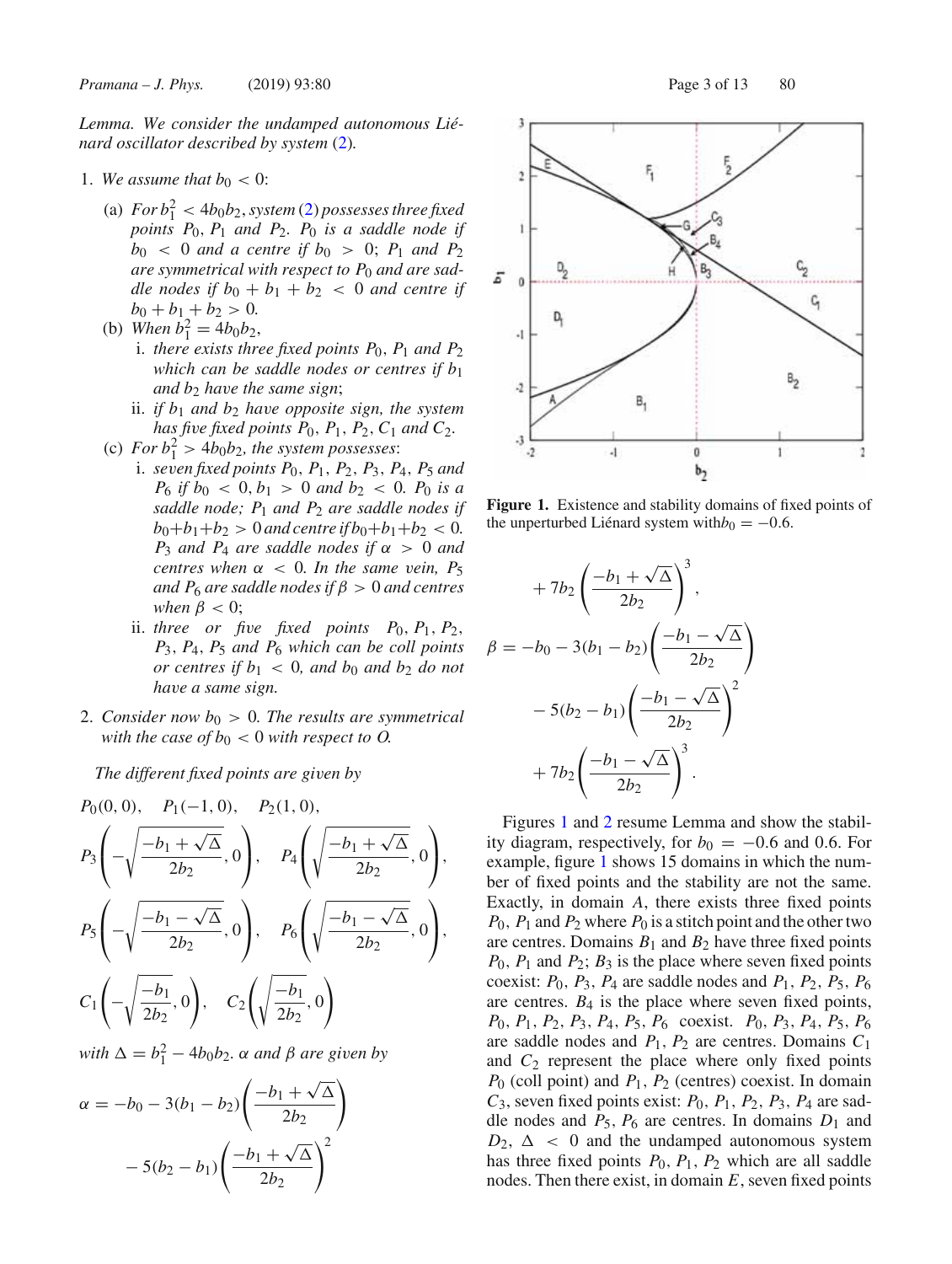

**Figure 2.** Existence and stability domains of fixed points of unperturbed Liénard system with  $b_0 = 0.6$ .



**Figure 3.** Four-well potential of unperturbed Liénard system with  $b_0 = -0.6$ ,  $b_1 = 0.5$  and  $b_2 = -0.1$ .

*P*0, *P*1, *P*2, *P*3, *P*4, *P*5, *P*6, where *P*<sup>0</sup> is a coll and the other six are centres. Domain  $F_1$  is the place where the undamped autonomous system has equilibrium points *P*0, *P*1, *P*2, *P*3, *P*4, *P*5, *P*6, where *P*0, *P*1, *P*<sup>2</sup> are sells and  $P_3$ ,  $P_4$ ,  $P_5$ ,  $P_6$  are centres because  $\Delta > 0$ ,  $b_0$  +  $b_1 + b_2 > 0$ ,  $\alpha < 0$ ,  $\beta < 0$  (see figure 1). In domain  $F_2$ ,  $\Delta > 0$ ,  $b_1 > 0$ ,  $b_2 > 0$  and  $b_0 + b_1 + b_2 > 0$ so that eq.  $(2)$  admits three fixed points:  $P_0$  (saddle node) and *P*1, *P*<sup>2</sup> (centres). *G* is the place of existence of



**Figure 4.** Effect of different parameters on the four-well potential with parameters of figure 3: (a) effect of  $b_0$ , (b) effect of  $b_1$  and (**c**) effect of  $b_2$ .

the seven fixed points  $P_0$ ,  $P_1$ ,  $P_2$ ,  $P_3$ ,  $P_4$ ,  $P_5$ ,  $P_6$  which are stitch because  $\Delta > 0$ ,  $b_0 + b_1 + b_2 > 0$ ,  $\alpha >$  $0, \beta > 0$  (see figure 1). At last, in domain *H*, eq. (2) possesses seven fixed points *P*0, *P*1, *P*2, *P*3, *P*4, *P*5, *P*6, where  $P_0$ ,  $P_3$ ,  $P_4$ ,  $P_5$ ,  $P_6$  are stitch and  $P_1$ ,  $P_2$  are centres because  $\Delta > 0$ ,  $b_0 + b_1 + b_2 < 0$ ,  $\alpha > 0$ ,  $\beta > 0$ (see figure 1). The same analysis can be made for figure 2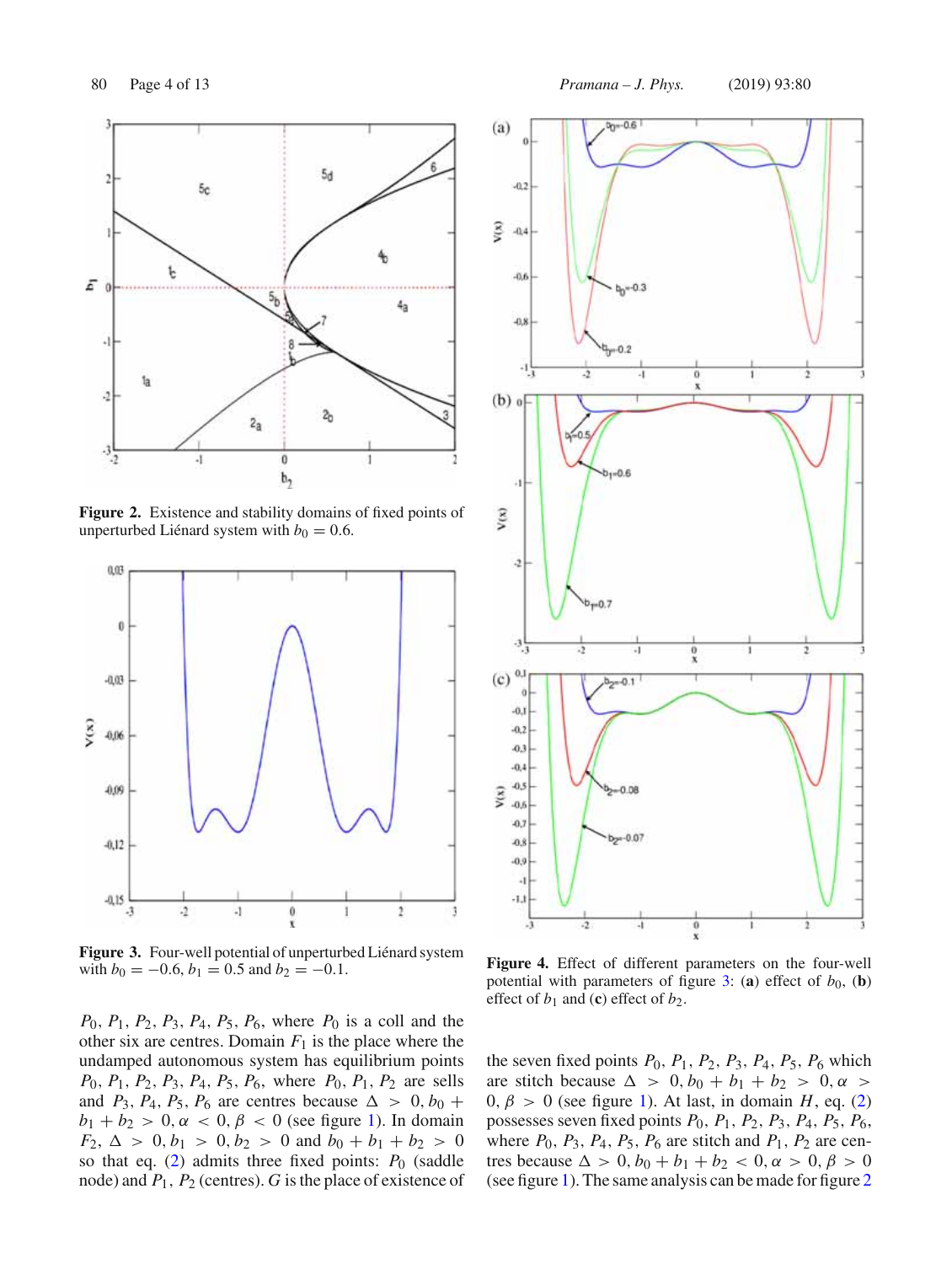while each domain is symmetrical with its corresponding domain of figure 1 with respect to *O*.

Now, we shall consider the case where the system has seven fixed points. Hence, as long as  $b_0 < 0, b_1 >$  $0, b_2 < 0$  and  $b_1^2 > 4b_0b_2$ , the undamped autonomous system has a four-well potential. For example, when  $b_0 = -0.6, b_1 = 0.5$  and  $b_2 = -0.1$ , we are in the domain  $H$ , and one observes clearly in figure  $3$ that the undamped autonomous system has seven fixed points *P*0, *P*1, *P*2, *P*3, *P*4, *P*5, *P*<sup>6</sup> and a four-well potential. Figures 4a–4c show, respectively, the effects of  $b_0$ ,  $b_1$  and  $b_2$  on the four wells of the potential. Indeed, through these figures, we note that the depth of each of the extreme wells increases with each of the parameters  $b_0$ ,  $b_1$  and  $b_2$ , and that of the intermediate wells decrease when  $b_0$  or  $b_1$  increases. The increase of  $b_2$  has almost no action on intermediate wells. It is also noted that the system has three or five fixed points  $P_0$ ,  $P_1$ ,  $P_2$ ,  $P_3$ ,  $P_4$ ,  $P_5$  and  $P_6$  which can be coll points or centres if  $b_1 < 0$ , and  $b_0$  and  $b_2$  do not have the same sign. In this case, the potential is not four wells.

### **3. Bifurcation and route to chaos**

In this section, we are interested in finding the parameters which lead to chaos, and those which can make chaos disappear. The tools used for this purpose are the bifurcation diagram, the Lyapunov exponent, the phase portrait and the Poincaré section. We set  $b_0$  =  $-0.6, b_1 = 0.5, b_2 = -0.1, \Omega = 1$  and the initial conditions are  $x_0 = 0.5$  and  $y_0 = 0.5$ . We plot the bifurcation diagram and its corresponding Lyapunov exponent by taking as the bifurcation parameter the amplitude *f* of the periodic excitation force and also the order 4, 6 and 8 damping parameters. Figure 5 shows the bifurcation diagram of the undamped Liénard oscillator. It is observed



**Figure 5.** Bifurcation diagram of the generalised Liénard system without damping force when  $b_0 = -0.6, b_1 = 0.5$  $b_2 = -0.1$ ,  $\delta = 0.003$  and  $\Omega = 1$ .

from this figure that the undamped system is chaotic over a large range of amplitude of the external force and that the domain of regular behaviour is small compared to that of the chaotic one. The phase portrait (figure 6) obtained for  $f = 0.3$  confirms the chaotic behaviour of the system. Figure 7 represents the bifurcation diagram and the corresponding Lyapunov exponent for  $a_0$  = 0.002,  $a_1 = 0.01$ ,  $a_2 = 0$ ,  $a_3 = 0.01$ ,  $a_4 = 0$  and  $\delta =$ 0.003 when  $f \in [0, 10]$ . We note that for these values of damping parameters, the oscillator exhibits periodical behaviours with the periods 1*T*, 2*T*, 3*T*,... and also



**Figure 6.** Chaotic phase space (**a**) and its corresponding Poincaré section (**b**) of the generalised Liénard system with parameters of figure 5 and  $f = 0.3$ .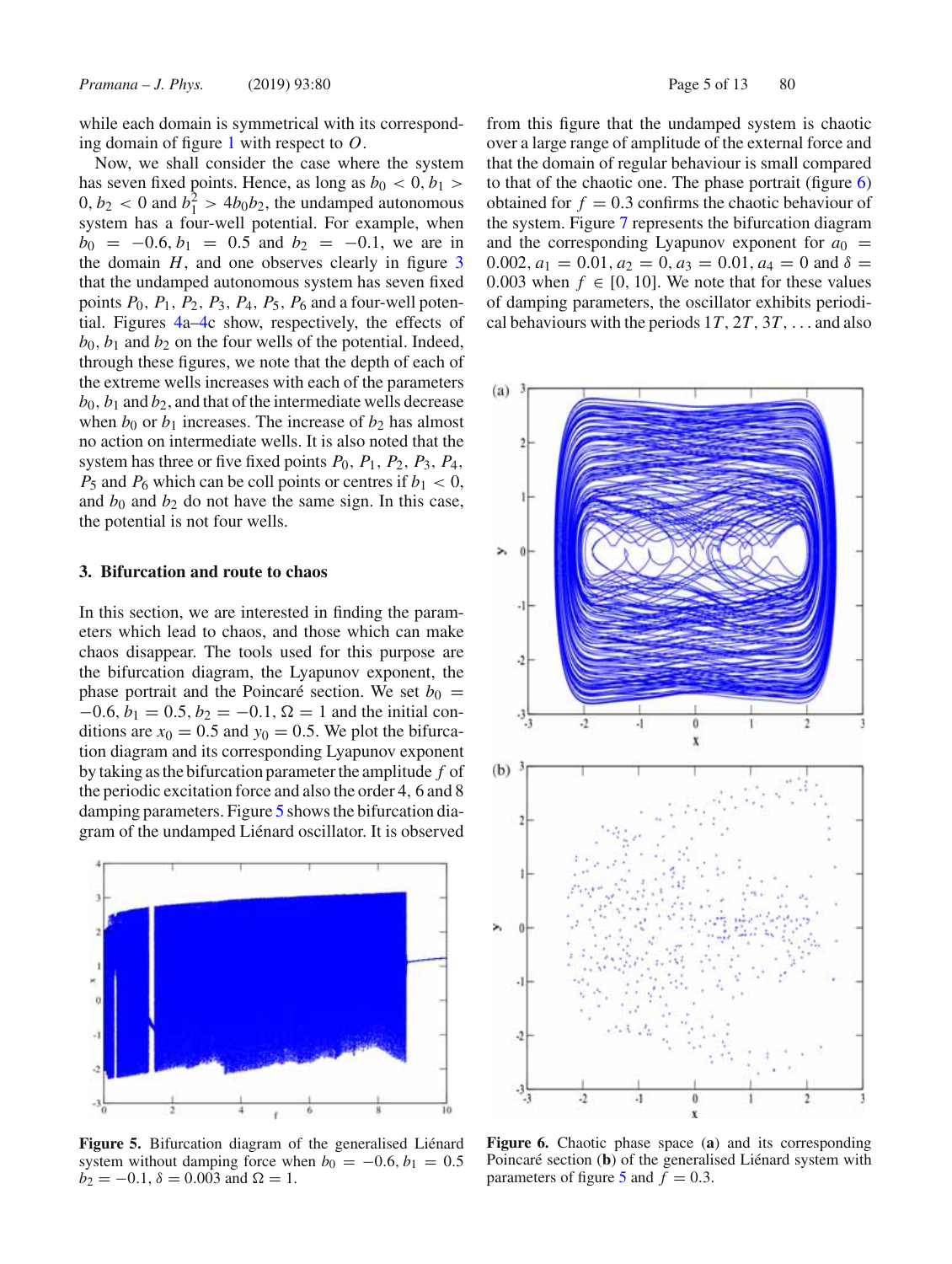chaotic behaviours. Comparing figures 5 and 7, it can be seen that the presence of damping force considerably reduces the area of chaotic behaviour. Figures 8 and 9 show, respectively, the phase portraits and their corresponding Poincaré sections and have been obtained by choosing the parameters of figure 7 with values of *f* in the appropriate domains. Through these figures, we note that the periodic, multiperiodic and chaotic behaviours



**Figure 7.** Bifurcation diagram (**a**) and its corresponding Lyapunov exponent (**b**) of the generalised Liénard system with  $a_0 = 0.001, a_1 = 0.01, a_2 = 0, a_3 = 0.01$ ,  $a_4 = 0, b_0 = -0.6, b_1 = 0.5, b_2 = -0.1$  and  $\Omega = 1$ .

predicted by the bifurcation diagram are confirmed. In addition, there is the coexistence of several attractors (see figure  $8c$ ). The influence of order 4, 6 and 8 damping on the chaotic behaviour is analysed and the study of multistabilityof the damped oscillator is performed. The obtained results are plotted in figures 10–14. Figures 10 and 13 have been obtained with various values of  $a_2$  in [0, 0.04] (figure 10), *a*<sup>3</sup> in [0, 0.01] (figure 13a) and *a*<sup>4</sup> in [0, 0.006] (figure 13b). The blue colour corresponds to an increase of the bifurcation parameter and the red one to a decrease of the same bifurcation parameter. These figures show oscillations for the oscillator with periods 1*T*, 2*T*, 3*T*, .., *nT* and chaotic oscillations. We also observe the presence of a variety of periodic, multiperiodic and chaotic attractors confirmed by the phase portraits and their corresponding Poincaré sections (see figures 11, 12 and 14). As can be seen in figures 10 and 13, the bifurcation parameters  $(a_2, a_3, a_4)$ evolve in the increasing or decreasing direction, the dynamics of the generalised Liénard oscillator are the same for the same parameter. Irrespective of the damping parameter, the system is either monostable or bistable. For example, in figure  $10$ , when  $a_2$  increases (blue diagram) or decreases (red diagram) in the domain [0, 0.0099041], the dynamic remains the same, corresponding to a value of *x*. On the remains of the domain, we have different values of *x* with the same dynamic (figure 10). We then conclude that



**Figure 8.** Various phase spaces and the corresponding Poincaré sections of the generalised Liénard system with parameters of figure 7: (a)  $f = 0.3$ , (b)  $f = 1.2$ , (c)  $f = 5.3$  and (d)  $f = 6.5$ .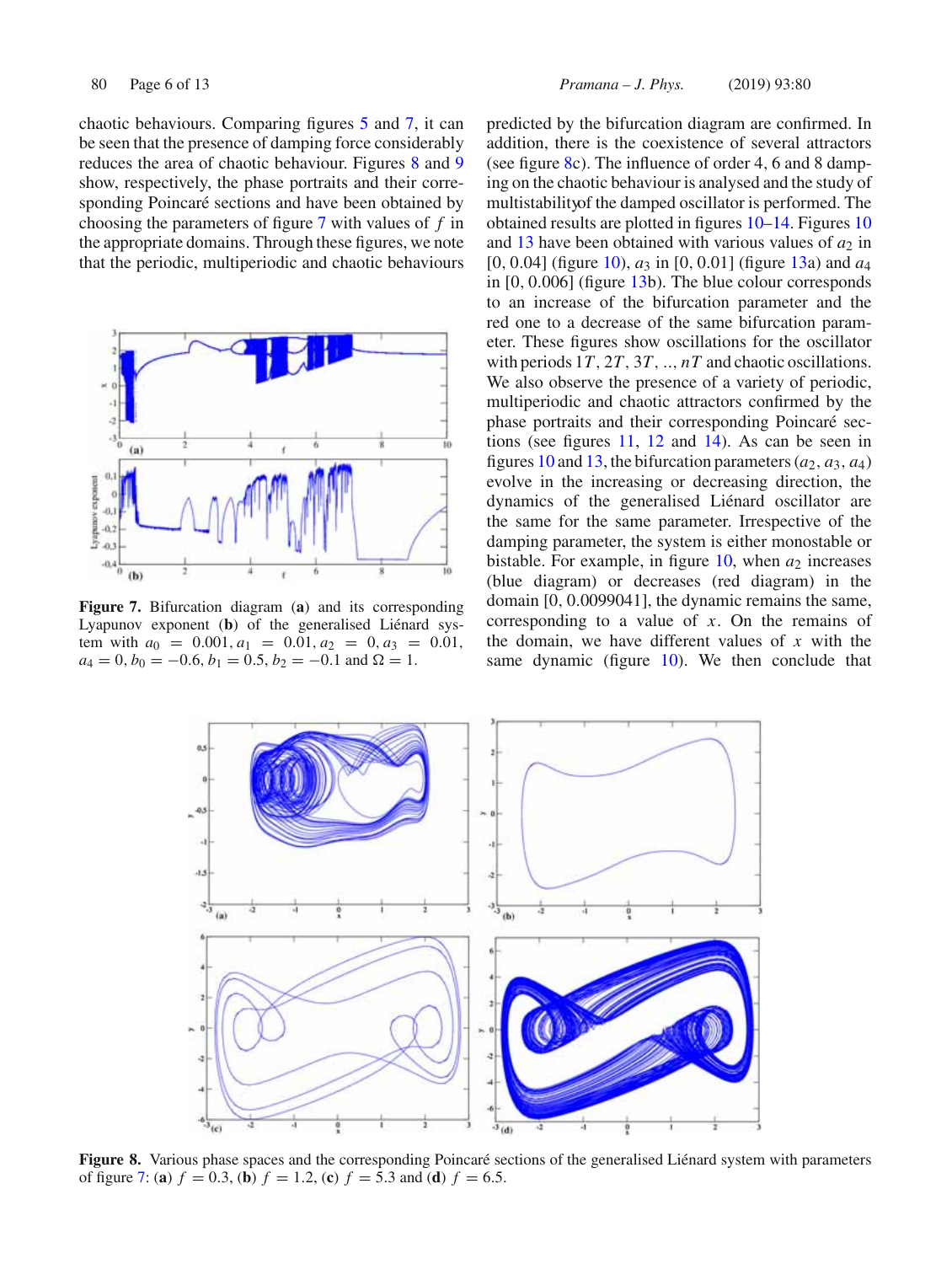*Pramana – J. Phys.* (2019) 93:80 Page 7 of 13 80



**Figure 9.** Various Poincaré sections of the generalised Liénard system with parameters of figure 8: (a)  $f = 0.3$ , (**b**)  $f = 5.3$  and (**c**)  $f = 6.5$ .



Figure 10. Bifurcation diagram vs.  $a_2$  (a) and its corresponding Lyapunov exponent (**b**) of the generalised Liénard system with  $a_0 = 0.001$ ,  $a_1 = 0.001$ ,  $a_3 = 0.001$ ,  $a_4 = 0.0022$ ,  $b_0 = -0.6, b_1 = 0.5, b_2 = -0.1, f = 4.5$  and  $\Omega = 1$ . Bifurcation diagrams and their corresponding Lyapunov exponents are obtained by scanning the parameter  $a_2$  upwards (blue) and downwards (red).



Figure 11. Chaotic attractor in the phase space of the generalised Liénard system with parameters of figure 10 and  $a_2 = 0.002$ . (**a**) Initial conditions  $(0.5, 0.5)$  and (**b**) initial conditions  $(-0.5, -0.5)$ .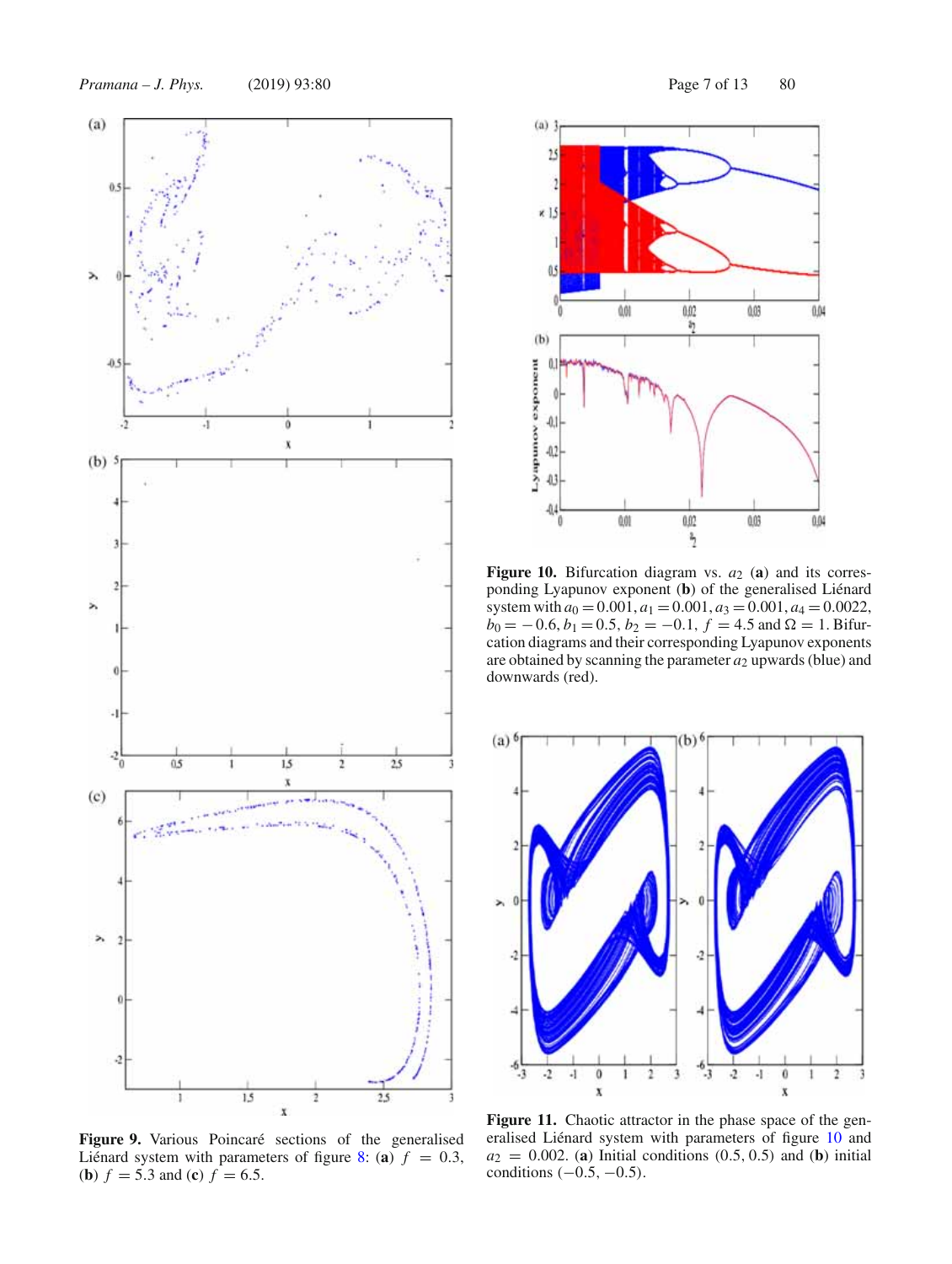

**Figure 12.** Period-3T attractor in the phase space of the generalised Liénard system with parameters of figure 10 and  $a_2 = 0.01$ . (**a**) Initial conditions  $(0.5, 0.5)$  and (**b**) initial conditions  $(-0.5, -0.5)$ .

the Liénard generalised oscillator is monostable if  $a_2 \in [0, 0.0099041]$  and bistable if  $a_2 \ge 0.0099041$ . The possible dynamics of the system obtained for *a*<sup>2</sup> have been confirmed by the Lyapunov exponent (see figures 10a and 10b). The monostability and bistability are confirmed by the phase spaces (figures 11 and 12). We can then conclude that these monostable and bistable attractors obtained by taking two different directions from variations of the damping parameters can give rise to the phenomenon of hysteresis. This phenomenon is often obtained in the physical and non-physical systems in general and in particular in the electronic systems modelled by the Liénard equation.

### **4. Conclusion**

In this work, we have studied the forced generalised Liénard oscillator with a four-well potential and an eight-degree damping. We searched for the number of fixed points and the stability of the autonomous oscillator without damping with an order eight potential. From the conditions of existence and stability obtained, it appears that the oscillator considered in this case can have three, five or seven fixed points which can be stitch points or centres. These different important results are summarised in a lemma and the proof is given in Appendix A and these are supported by stability diagrams (figures 1 and 2). An analysis of the effect of various parameters on the number of wells and their depth has shown that the depth of each of the extreme wells increases with each of the parameters  $b_0$ ,  $b_1$  and  $b_2$  and that of the intermediate wells



**Figure 13.** Bifurcation diagram vs. *a*<sup>3</sup> (**a**) and bifurcation diagram vs. *a*<sup>4</sup> (**b**) of the generalised Liénard system with *a*<sup>0</sup> = 0.001, *a*<sup>1</sup> = 0.001, *a*<sup>2</sup> = 0.001, *b*<sup>0</sup> = −0.6, *b*<sup>1</sup> = 0.5,  $b_2 = -0.1$ ,  $f = 4.5$  and  $\Omega = 1$ . Bifurcation diagrams and their corresponding Lyapunov exponents are obtained by scanning each parameter  $a_3$  (a) and  $a_4$ , (b) upwards (blue) and downwards (red).

decreases when  $b_0$  or  $b_1$  increases; the increase of  $b_2$ has almost no action on the intermediate wells. It is also noted that when one of the parameters  $b_0$ ,  $b_1$ ,  $b_2$ varies with  $b_1 < 0$  and  $b_0$ ,  $b_2$  do not have the same sign, the system has three or five fixed points. Subsequently, a numerical study is performed using a fourth-order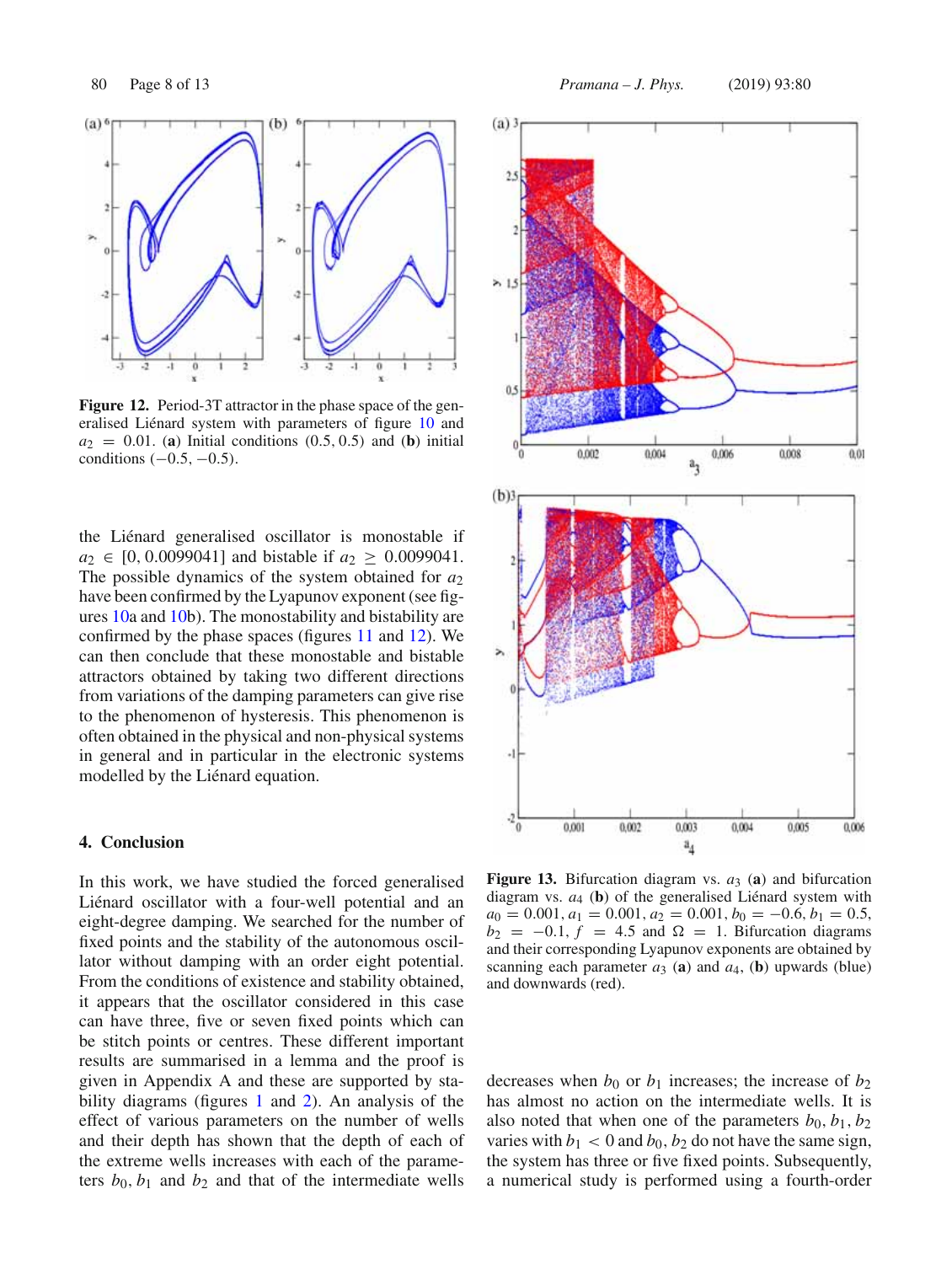

**Figure 14.** Various phase spaces and the corresponding Poincaré section of the generalised Liénard system with parameters of figure 13b. (a) and (b)  $a_4 = 0.0003$ , (c) and (d)  $a_4 = 0.0007$ , (e) and (f)  $a_4 = 0.0031$ .

Runge–Kutta algorithm and bifurcation diagrams, Lyapunov's exponent, phase portrait and Poincaré sections are plotted. From the analysis of the results obtained, we showed that the forced damped Liénard oscillator considered in this work presents periodic, multiperiodic and chaotic behaviours for appropriate values of different parameters. Periodic, multiperiodic and chaotic attractors obtained are monostable and bistable proving the presence of the phenomenon of hysteresis. From this study, it appears that the generalised Liénard oscillator with  $\phi^8$  potential is very rich in dynamics and presents important phenomena such as monostability, bistability and hysteresis. Finally, we can conclude that the different important results such as, the fixed points and their stability, the four-well potential and their depth, obtained in this work can help the researchers to investigate the horseshoes chaos for high nonlinear oscillators with  $\phi^8$  potential which is not found right now.

# **Acknowledgement**

The authors thank the anonymous referees whose useful criticisms and suggestions have helped strengthen the content and the quality of the paper.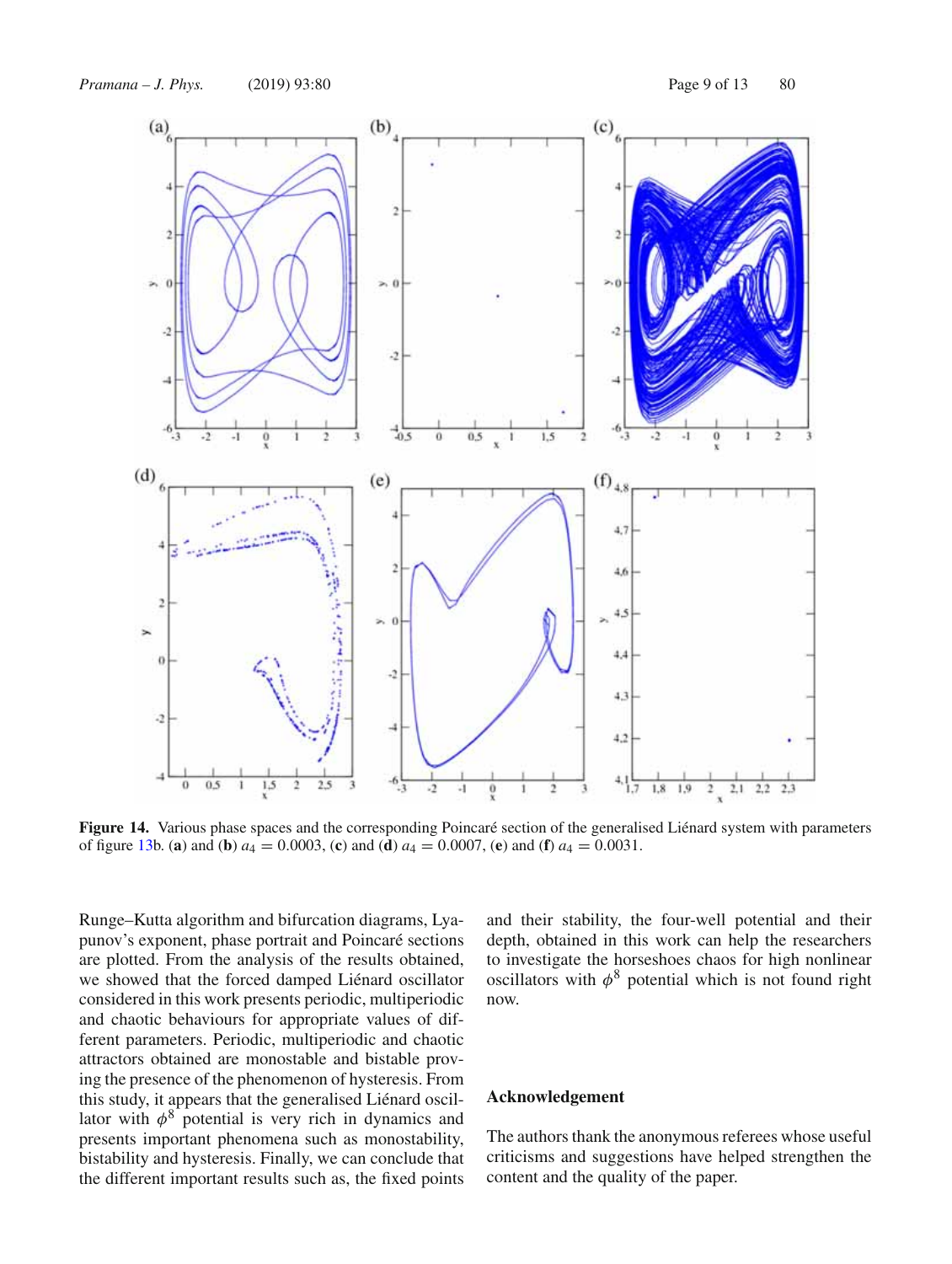# **Appendix A: Proof of the lemma**

We consider the undamped autonomous system (2). The fixed points are given by  $x - x^3 = 0$  and  $b_2x^4 + b_1x^2 + b_2x^3$  $b_0 = 0$ :

$$
x - x^3 = 0 \Leftrightarrow x = 0 \quad \text{and} \quad x = \pm 1.
$$

Thus, we have  $P_0(0, 0)$ ,  $P_1(-1, 0)$  and  $P_2(-1, 0)$ . We note that *P*0, *P*<sup>1</sup> and *P*<sup>2</sup> exist always. Now, we resolve  $b_2X^2 + b_1X + b_0 = 0$  with  $x^2 = X$ . The discriminant is  $\Delta = b_1^2 - 4b_0b_2$ .

• If 
$$
b_1^2 - 4b_0b_2 > 0
$$
,  $X \pm = -(b_1 \pm \sqrt{\Delta})/2b_2$ .  
\nSign of  $X \pm$ :  
\n $X \pm > 0 \Leftrightarrow [-(b_1 \pm \sqrt{\Delta})/2b_2] > 0$ .  
\nIf  $b_2 > 0$ , then

$$
-b_1 \pm \sqrt{\Delta} > 0 \Leftrightarrow \begin{cases} \sqrt{\Delta} > b_1, \\ \sqrt{\Delta} < -b_1. \end{cases}
$$

This implies

$$
\begin{cases} b_0 < 0, \\ b_1 < 0, \\ b_2 > 0, \\ b_1^2 > 4b_0b_2 \end{cases}
$$

or

$$
\begin{cases}\nb_0 < 0, \\
b_1 > 0, \\
b_2 > 0, \\
b_1^2 > 4b_0b_2\n\end{cases}
$$

or

$$
\begin{cases}\nb_0 > 0, \\
b_1 < 0, \\
b_2 < 0, \\
b_1^2 > 4b_0b_2.\n\end{cases}
$$

Thus, in these conditions  $x_{\pm}^2$  exist. If  $b_2 < 0$ , then

$$
-b_1 \pm \sqrt{\Delta} < 0 \Rightarrow \pm \sqrt{\Delta} < b_1
$$
\n
$$
\Rightarrow \sqrt{\Delta} < b_1 \text{ or } \sqrt{\Delta} > -b_1.
$$

If  $b_1 > 0$  and then  $x_{\pm}$  exist when

$$
\begin{cases} b_0 < 0, \\ b_1 > 0, \\ b_2 < 0, \\ b_1^2 - 4b_0b_2 > 0 \end{cases}
$$

or

$$
\begin{cases} b_0 > 0, \\ b_1 < 0, \\ b_2 > 0, \\ b_1^2 - 4b_0b_2 > 0. \end{cases}
$$

Then, the unperturbed system admits a trivial double solution (0; 0) and six symmetrical fixed points two by two:

$$
P_1(-1, 0) \text{ and } P_2(1, 0),
$$
  
\n
$$
P_3\left(-\sqrt{\frac{-b_1 + \sqrt{\Delta}}{2b_2}}, 0\right) \text{ and } P_4\left(\sqrt{\frac{-b_1 + \sqrt{\Delta}}{2b_2}}, 0\right),
$$
  
\n
$$
P_5\left(-\sqrt{\frac{-b_1 - \sqrt{\Delta}}{2b_2}}, 0\right) \text{ and } P_6\left(\sqrt{\frac{-b_1 - \sqrt{\Delta}}{2b_2}}, 0\right).
$$

Consider now the case where  $x_{\pm}$  are not simultaneously positive:

$$
X_{\pm} = \frac{-b_1 \pm \sqrt{\Delta}}{2b_2}, \quad X_{+}X_{-} = \frac{b_0}{b_2}.
$$

There are the three cases:

- $b_0 < 0$ ,  $b_2 < 0$ . This case is discussed above.
- If  $b_0 > 0$ ,  $b_2 > 0$ . This case is also discussed above.
- If  $b_0 < 0, b_2 > 0$  and  $b_2 < 0, b_0 > 0, X_+ \cdot X_-$ 0. Then *X*<sup>+</sup> and *X*<sup>−</sup> have opposite signs and the system admits five fixed points.
- \*  $b_0$  < 0 and  $b_2$  > 0:

$$
\Delta = b_1^2 - 4b_0b_2 > 0,
$$
  
\n
$$
X_+ = -(b_1 + \sqrt{\Delta})/2b_2
$$
 and 
$$
X_- = -(b_1 - \sqrt{\Delta})/2b_2.
$$

In this case,  $X_{\pm} > 0$  have the numerator sign and we have

$$
\begin{cases} \sqrt{\Delta} > b_1 \\ \sqrt{\Delta} < -b_1 \end{cases} \quad \text{or} \quad \begin{cases} \sqrt{\Delta} < b_1, \\ \sqrt{\Delta} < -b_1. \end{cases}
$$

\*  $b_0 > 0$  and  $b_2 < 0$ :  $X_+$  and  $X_-$  have opposite signs of  $-b_1 + \sqrt{\Delta}$  and  $-b_1 - \sqrt{\Delta}$ , respectively. In the same vein,

$$
\begin{cases} b_1 - \sqrt{\Delta} < 0 \\ b_1 + \sqrt{\Delta} > 0 \end{cases} \quad \text{or} \quad \begin{cases} -b_1 + \sqrt{\Delta} < 0, \\ -b_1 - \sqrt{\Delta} > 0 \end{cases}
$$
\n
$$
\begin{cases} b_1 < \sqrt{\Delta} \\ \sqrt{\Delta} > -b_1 \end{cases} \quad \text{or} \quad \begin{cases} \sqrt{\Delta} < b_1, \\ \sqrt{\Delta} < -b_1. \end{cases}
$$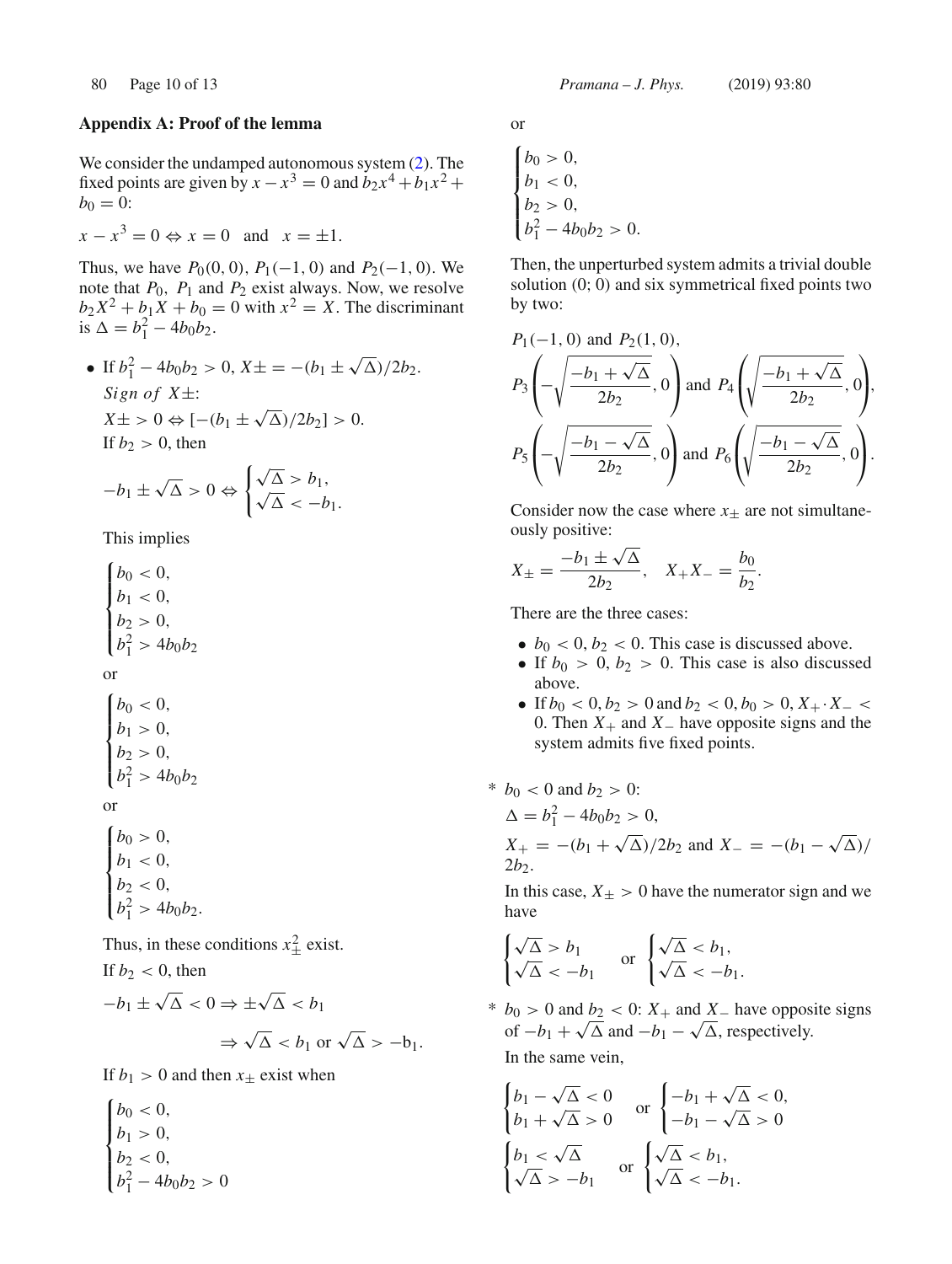Then

$$
\begin{cases} b_1 > 0, \\ b_2 < 0, \\ b_1^2 > 4b_0b_2. \end{cases}
$$

In these conditions,  $X_{+}$  < 0 and  $X_{-}$  > 0:

$$
X_{-} > 0 \Leftrightarrow X_{-}^{1} = \frac{-b_{1} - \sqrt{\Delta}}{2b_{2}}
$$

and

$$
X_{-}^{2} = \frac{-b_1 - \sqrt{\Delta}}{2b_2},
$$
  
\n
$$
x_{-}^{1} = \sqrt{\frac{-b_1 - \sqrt{\Delta}}{2b_2}}
$$
  
\nand  
\n
$$
x_{-}^{2} = -\sqrt{\frac{-b_1 - \sqrt{\Delta}}{2b_2}}.
$$

The fixed points are:

(0; 0); (1; 0); (-1; 0); ( $x^{\underline{1}}$ ; 0) and ( $x^{\underline{2}}$ ; 0). \*  $\Delta$  < 0, i.e.  $b_1^2 - 4b_0b_2$  < 0: The system admits three fixed points  $(0, 0)$ ,  $(1, 0)$  and  $(-1, 0)$ .

\*  $\Delta = 0$ , i.e.  $b_1^2 - 4b_0b_2 = 0$ :

$$
b_1^2 - 4b_0b_2 = 0 \Leftrightarrow b_1^2 = 4b_0b_2
$$

 $b_0$  and  $b_2$  have the same sign.

So 
$$
X_0 = -b_1/2b_2
$$
.

• If 
$$
b_0 < 0, b_2 < 0
$$
:  
\n $X_0 > 0 \Rightarrow b_1 > 0,$   
\n $x_0^1 = \sqrt{\frac{-b_1}{2b_2}}$ 

$$
x_0^1 = \sqrt{\frac{-b_1}{2b_2}}
$$

and

$$
x_0^2 = -\sqrt{\frac{-b_1}{2b_2}}.
$$

The system possesses five fixed points  $(0; 0)$ ,  $(1; 0), (-1; 0), (x_0^1; 0)$  and  $(x_0^2; 0)$ .

•  $b_1$  and  $b_2$  have the same sign,  $X_0 < 0$  then the system has three fixed points.

*Nature and stability of fixed points when*  $\Delta > 0$ :

$$
\begin{cases} b_0 < 0, \\ b_1 > 0, \\ b_2 < 0, \\ b_1^2 - 4b_0b_2 > 0. \end{cases}
$$

The fixed points of the system are

$$
P_0(0, 0), P_1(-1, 0),
$$
  
\n
$$
P_2(1, 0), P_3\left(-\sqrt{\frac{-b_1 + \sqrt{\Delta}}{2b_2}}, 0\right),
$$
  
\n
$$
P_4\left(\sqrt{\frac{-b_1 + \sqrt{\Delta}}{2b_2}}, 0\right),
$$
  
\n
$$
P_5\left(-\sqrt{\frac{-b_1 - \sqrt{\Delta}}{2b_2}}, 0\right),
$$
  
\n
$$
P_6\left(\sqrt{\frac{-b_1 - \sqrt{\Delta}}{2b_2}}, 0\right).
$$

The Jacobian matrix at the equilibrium point  $E_*(x_*, 0)$  gives

$$
\mathcal{J} = \begin{pmatrix} 0 & 1 \ -b_0 - 3(b_1 - b_0)x_*^2 - 5(b_2 - b_1)x_*^4 + 7b_2x_*^6 & 0 \end{pmatrix}.
$$

and

$$
x_0^2 = -\sqrt{\frac{-b_1}{2b_2}}
$$

Then the system admits five fixed points (0; 0),  $(1; 0), (-1; 0), (x_0<sup>1</sup>; 0)$  and  $(x_0<sup>2</sup>; 0)$ .

• If  $b_0 > 0, b_2 > 0$ :

 $X_0 > 0 \Rightarrow b_1 < 0$ 

.

• *Case of*  $P_0(0; 0)$ 

$$
\mathcal{J}=\left(\begin{smallmatrix}0&1\\-b_0&0\end{smallmatrix}\right)
$$

The characteristic equation is

.

$$
\lambda^2 + b_0 = 0
$$

and the eigenvalues are  $\lambda_{\pm} = \pm \sqrt{-b_0}$  if  $b_0 < 0$ .  $\lambda_{+}$ and  $\lambda$  are real with opposite sign and then the fixed point  $P_0$  is a semistable saddle node.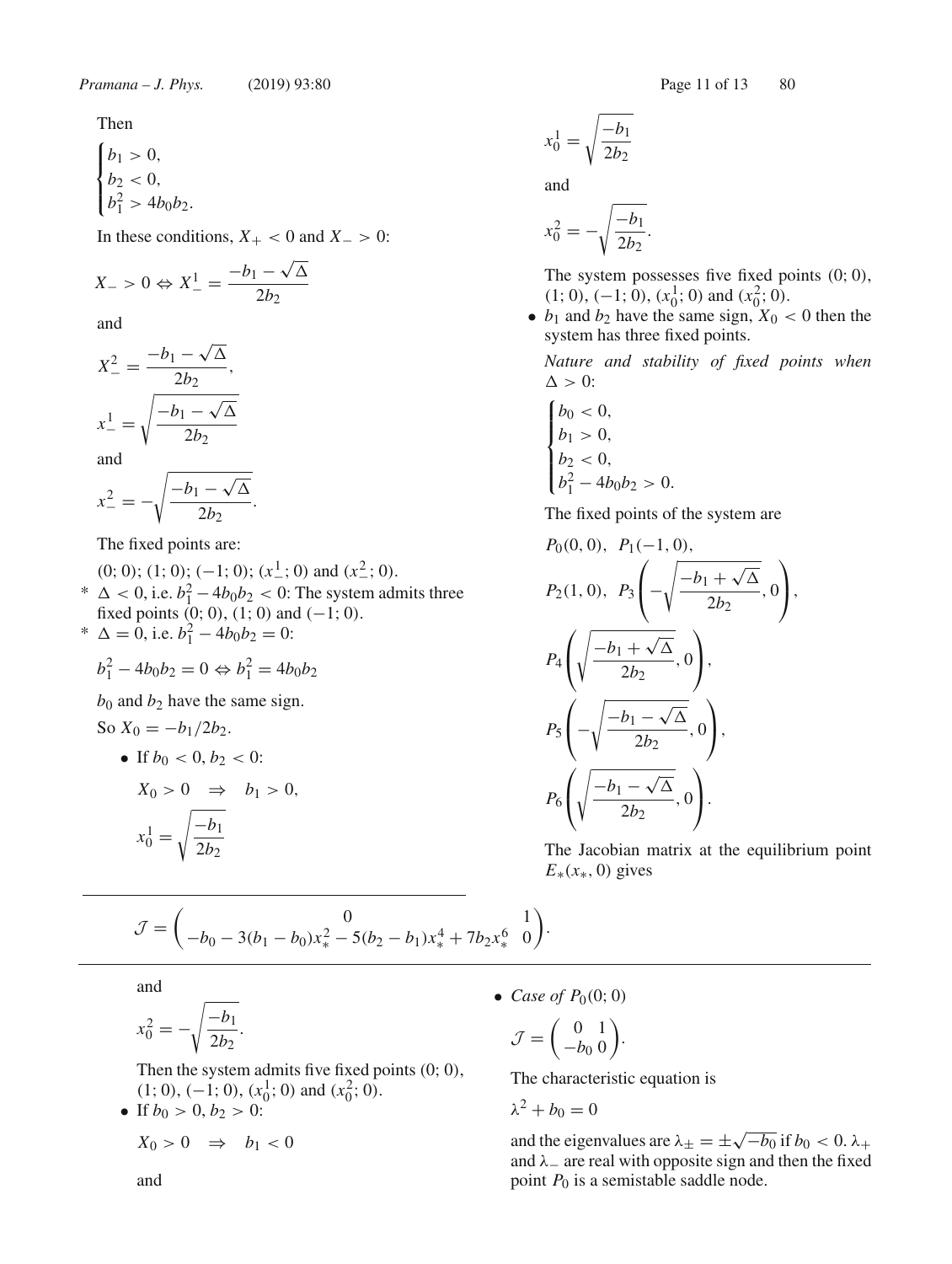80 Page 12 of 13 *Pramana – J. Phys.* (2019) 93:80

If  $b_0 > 0$ ,  $\lambda_{\pm} = \pm i \sqrt{-b_0}$ , the fixed point  $P_0$  is a centre.

 $*$  *Case of P<sub>1</sub> and P<sub>2</sub>* 

$$
\mathcal{J}_{P_1} = \mathcal{J}_{P_2}
$$
  
=  $\begin{pmatrix} 0 & 1 \\ -b_0 - 3(b_1 - b_0) - 5(b_2 - b_1) + 7b_2 & 0 \end{pmatrix}$ .

$$
+ 7b_2 \left( \frac{-b_1 + \sqrt{\Delta}}{2b_2} \right)^3.
$$

If  $\alpha > 0$ ,  $\lambda_+ = \pm \sqrt{\alpha}$  and  $P_3$  and  $P_4$  are saddle nodes. If  $\alpha < 0$ ,  $\lambda_{\pm} = \pm i \sqrt{\alpha}$  and  $P_3$  and  $P_4$  are centres.  $*$  *Case of P<sub>5</sub> and P<sub>6</sub>* 

$$
\mathcal{J}_{P_5}, \mathcal{J}_{P_6} = \begin{pmatrix} 0 & 1 \ -b_0 - 3(b_1 - b_0)x^2 - 5(b_2 - b_1)x^4 + 7b_2x^6 & 0 \end{pmatrix}_{P_5, P_6}.
$$

The characteristic equation

$$
\lambda^2 + 3(b_1 - b_0) - 5(b_2 - b_1) + 7b_2 = 0
$$

and is reduced as

- $\lambda^2 = 2(b_0 + b_1 + b_2).$
- If  $b_0 + b_1 + b_2 > 0$ ,

$$
b_1 > -b_0 - b_2
$$
,  $\lambda_{\pm} = \pm \sqrt{2(b_0 + b_1 + b_2)}$ .

The fixed points  $P_1$  and  $P_2$  are saddle nodes and semistable.

• If  $b_0 + b_1 + b_2 < 0$ , then

$$
\lambda_{\pm} = \pm \mathrm{i} \sqrt{-2(b_0+b_1+b_2)}.
$$

So,  $P_1$  and  $P_2$  are centres.

 $*$  *Case of P*<sub>3</sub> and *P*<sub>4</sub>

$$
\beta = -b_0 - 3(b_1 - b_0) \left( \frac{-b_1 - \sqrt{\Delta}}{2b_2} \right)
$$

$$
-5(b_2 - b_1) \left( \frac{-b_1 - \sqrt{\Delta}}{2b_2} \right)^2
$$

$$
+7b_2 \left( \frac{-b_1 - \sqrt{\Delta}}{2b_2} \right)^3.
$$

The characteristic equation is

 $\lambda^2 - \beta = 0$ 

with

- If  $\beta > 0$ ,  $\lambda_{\pm} = \pm \sqrt{\beta}$ ,  $P_5$  and  $P_6$  are saddle nodes and are semistable.
- If  $\beta < 0$ ,  $\lambda^2 = -i^2 \beta \Leftrightarrow \lambda_{\pm} = \pm i \sqrt{\beta}$ ,  $P_5$  and  $P_6$  are centres.

$$
\mathcal{J}_{P_3}, \mathcal{J}_{P_4} = \begin{pmatrix} 0 & 1 \ -b_0 - 3(b_1 - b_0)x^2 - 5(b_2 - b_1)x^4 + 7b_2x^6 & 0 \end{pmatrix}_{P_3, P_4}.
$$

The characteristic equation is

$$
\lambda^2 - \alpha = 0
$$

with

$$
\alpha = -b_0 - 3(b_1 - b_0) \left( \frac{-b_1 + \sqrt{\Delta}}{2b_2} \right) - 5(b_2 - b_1) \left( \frac{-b_1 + \sqrt{\Delta}}{2b_2} \right)^2
$$

# **References**

- [1] A H Nayfey and D T Mook,*Nonlinear oscillations*(John Wiley and Sons, New York, 1979)
- [2] C Hayashi, *Nonlinear oscillations in physical systems* (McGraw-Hill Inc., New York, 1964)
- [3] C H Miwadinou, A L Hinvi, A V Monwanou and J B Chabi Orou, *Nonlinear Dyn.* **88**, 97 (2016)
- [4] C H Miwadinou, A V Monwanou and J B Chabi Orou, *Afri. Rev. Phys.* **9**: 0030 (2014)
- [5] D L Olabodé, C H Miwadinou, A V Monwanou and J B Chabi Orou, *Physica D* **386–387**, 49 (2019)